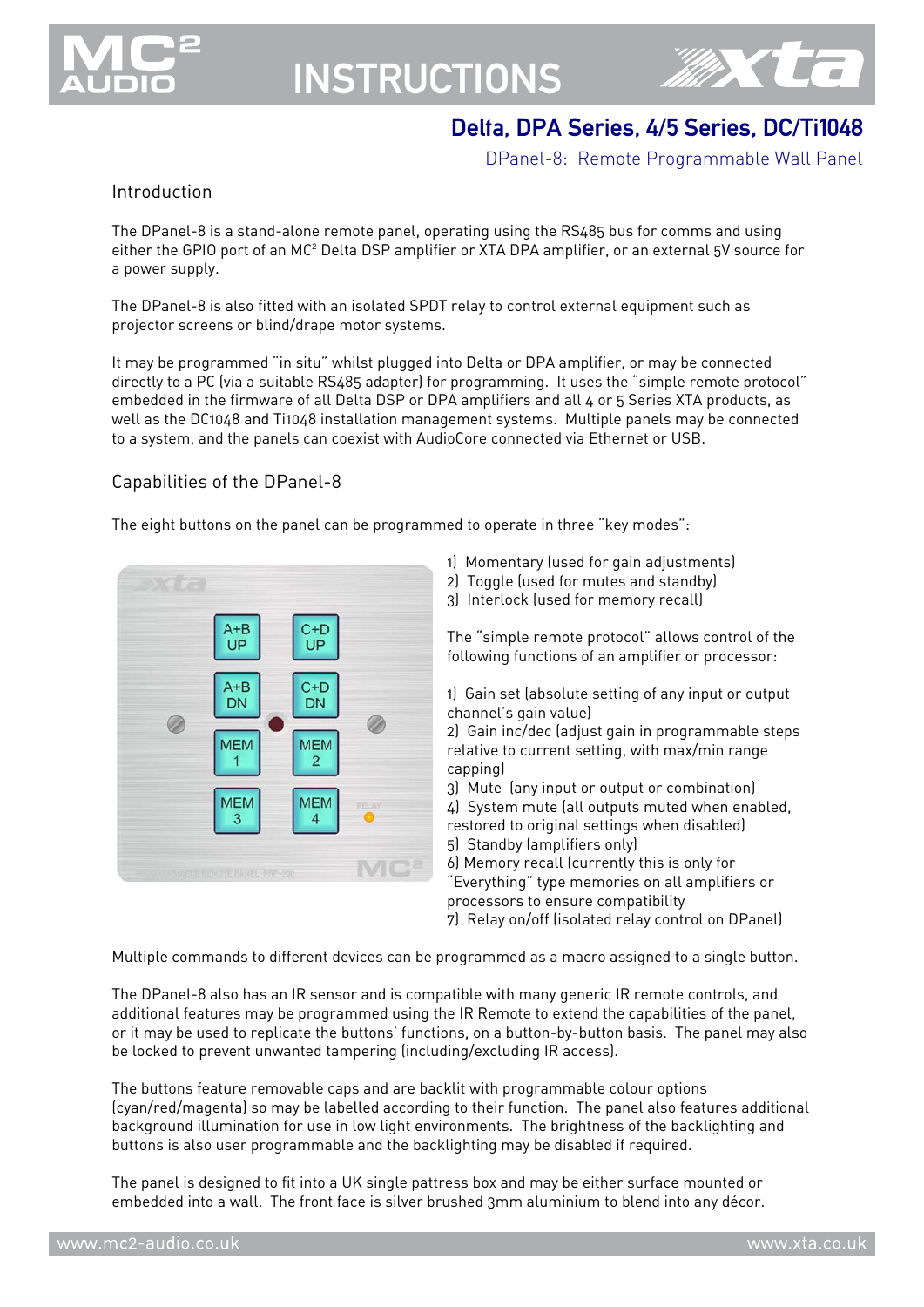Delta, DPA Series

### Configuring the DPanel-8

Panel configuration templates are designed off-line to the panel, saved and then loaded using the standard XTA firmware loaded with the panel connected to the RS485 bus on a DPA or MC<sup>2</sup> Delta DSP amplifier. Download the software from the XTA website at https://www.audiocore.co.uk/support/tech-notes/#remotes

The configuration app presents a single window as shown below:

|                  | XTA Remote Panel Config                                 |                                             |                                          |                              |                                 |                                                   |                                                         |                              |                                      |                  | $\mathbf{x}$   |
|------------------|---------------------------------------------------------|---------------------------------------------|------------------------------------------|------------------------------|---------------------------------|---------------------------------------------------|---------------------------------------------------------|------------------------------|--------------------------------------|------------------|----------------|
|                  |                                                         | <b>Key Mode</b>                             | Group                                    | <b>Primary Color</b>         | Altern, Color                   | <b>Repeat H</b>                                   | <b>Repeat R</b>                                         |                              |                                      |                  |                |
| KEY 1            | Mem #1 (Club)                                           | Momentary<br>$\overline{\phantom{a}}$       | $\mathbf{1}$<br>$\blacktriangledown$     | Blue<br>$\cdot$              | <b>None</b>                     | 500mS                                             | Primary Cmds = $1$<br>200mS                             | Alternate Cmds = $0$         |                                      |                  |                |
| KEY <sub>2</sub> | Mem #2 (Bar Early)                                      | Momentary v                                 | $\mathbf{1}$<br>$\blacktriangledown$     | Blue<br>$\blacktriangledown$ | None                            | 500mS<br>$\mathcal{R}$                            | 200mS<br>Primary Cmds = $1$                             | Alternate Cmds = $0$         |                                      |                  |                |
| KEY <sub>3</sub> | Mem #3 (Bar Late)                                       | Momentary<br>$\blacktriangledown$           | $\mathbf{1}$<br>$\blacktriangledown$     | Blue<br>$\blacktriangledown$ | None<br>$\sim$                  | 500mS                                             | Primary Cmds = $1$<br>200mS                             | Alternate Cmds = $0$         |                                      |                  |                |
| KEY <sub>4</sub> | Mem #4 (Close)                                          | Momentary<br>$\blacktriangledown$           | $\mathbf{1}$<br>$\overline{\phantom{a}}$ | Blue<br>$\cdot$              | None                            | 500mS                                             | 200mS<br>Primary Cmds = $1$                             | Alternate Cmds = $0$         |                                      |                  |                |
| KEY <sub>5</sub> | Mute All                                                | Toggle<br>$\blacktriangledown$              | None                                     | Red<br>$\cdot$               | None<br>۰                       | 500mS                                             | Primary Cmds = $1$<br>200mS                             | Alternate Cmds = $1$         |                                      |                  |                |
| KEY <sub>6</sub> | <b>Input Gain Inc</b>                                   | Repeat<br>$\blacktriangledown$              | None<br>$\overline{\phantom{a}}$         | <b>Blue Flash</b><br>$\cdot$ | None                            | 1Sec<br>$\overline{\phantom{a}}$                  | 200mS<br>Primary Cmds = $4$<br>$\overline{\phantom{a}}$ | Alternate Cmds = $0$         |                                      |                  |                |
| KEY 7            | <b>Input Gain Dec</b>                                   | Repeat<br>۰                                 | None<br>$\overline{\phantom{a}}$         | <b>Blue Flash</b><br>۰       | None                            | 1Sec                                              | Primary Cmds = $4$<br>200mS<br>$\overline{\phantom{a}}$ | Alternate Cmds = $0$         |                                      |                  |                |
| KEY <sub>8</sub> | Amp Standby                                             | Toggle<br>$\overline{\phantom{a}}$          | None                                     | Magenta<br>۰                 | Red<br>$\overline{\phantom{a}}$ | 500mS<br>$\mathbf{v}$                             | 200mS<br>Primary Cmds = $1$                             | Alternate Cmds = $1$         |                                      |                  |                |
|                  |                                                         |                                             |                                          |                              |                                 |                                                   |                                                         |                              |                                      |                  |                |
|                  | <b>Key Mode</b><br>Group                                |                                             |                                          |                              | <b>Key Mode</b>                 | Group                                             |                                                         | <b>Key Mode</b>              | Group                                |                  |                |
| IR Key 1         | <b>Not Used</b><br>None $=$<br>$\overline{\phantom{a}}$ | Pri. Cmds = $0$                             | Alt Cmds = $0$                           | IR Key 2                     | <b>Not Used</b>                 | None $=$<br>$\overline{\phantom{a}}$              | Pri. Cmds = $0$<br>Alt Cmds = $0$                       | IR Key 3<br><b>Not Used</b>  | None $-$<br>$\overline{\phantom{a}}$ | $Pri$ . Cmds = 0 | Alt Cmds = $0$ |
| IR Key 4         | <b>Not Used</b><br>None                                 | Pri. Cmds = $0$<br>$\overline{\phantom{a}}$ | Alt Cmds = $0$                           | IR Key 5                     | <b>Not Used</b>                 | None<br>$\sim$                                    | Alt Cmds = $0$<br>Pri. Cmds = $0$                       | IR Key 6<br><b>Not Used</b>  | None                                 | Pri. Cmds = $0$  | Alt Cmds = $0$ |
| IR Key 7         | Not Used<br>None                                        | Pri. Cmds = $0$                             | Alt Cmds = $0$                           | IR Key 8                     | <b>Not Used</b>                 | None                                              | Alt Cmds = $0$<br>$Pri$ . Cmds = 0                      | IR Key 9<br><b>Not Used</b>  | None                                 | $Pri$ . Cmds = 0 | Alt Cmds = $0$ |
| IR Key 10        | <b>Not Used</b><br>None                                 | Pri. Cmds $= 0$<br>$\sim$                   |                                          | Alt Cmds = $0$<br>IR Key 11  | <b>Not Used</b>                 | None<br>$\overline{\phantom{a}}$                  | Alt Cmds = $0$<br>Pri. Cmds = $0$                       | IR Key 12<br><b>Not Used</b> | $\overline{\phantom{a}}$<br>None     | Pri. Cmds = $0$  | Alt Cmds = $0$ |
| IR Key 13        | Not Used<br>None $-$<br>$\overline{\phantom{a}}$        | Pri. Cmds $= 0$                             | Alt Cmds = $0$                           | IR Key 14                    | <b>Not Used</b>                 | None<br>$\blacktriangledown$<br>$\mathcal{R}$     | Pri. Cmds = $0$<br>Alt Cmds = $0$                       | IR Key 15<br><b>Not Used</b> | $\overline{\phantom{a}}$<br>None $-$ | $Pri$ . Cmds = 0 | Alt Cmds = $0$ |
| IR Kev 16        | Not Used<br>None $=$<br>$\overline{\phantom{a}}$        | Pri. Cmds = $0$                             | Alt Cmds = $0$                           | IR Key 17                    | <b>Not Used</b>                 | None<br>$\overline{\phantom{a}}$<br>$\mathcal{L}$ | $Pri$ . Cmds = 0<br>Alt Cmds = $0$                      | IR Kev 18<br>Not Used        | None $-$<br>$\blacktriangledown$     | $Pri$ . Cmds = 0 | Alt Cmds = $0$ |
|                  |                                                         |                                             |                                          |                              |                                 |                                                   |                                                         |                              |                                      |                  |                |
|                  | <b>New File</b>                                         | Load File                                   |                                          |                              | Save File                       |                                                   |                                                         |                              |                                      |                  | Done           |

The Key Mapping is as below:



To set up the function of a key, select its mode first —

"Momentary" is for use with memory recalls (or a single action such as switching standby ON, with the OFF being on a separate button).When using buttons for memory recalls it is preferable to group buttons together so pressing one in a group selects it, and cancels the last one pressed in the group. Choose the same group number to combine buttons in this way.

"Toggle" is for actions that have two states such as a mute on/off action or a standby on/off action.

"Repeat" is for sending increment or decrement gain commands which continue whilst the button is held

in. The time before the repeats start can be set - "Repeat H" (hold time) and the speed of the repeats can be set — "Repeat R" (repeat time)

Once the function for a key has been chosen, the commands to be transmitted must be chosen so the button actually controls some external equipment. Depending on the key function, it may have primary and alternate actions — toggle functions have a primary and alternate command set that will swap each time it is pressed. Press the "Primary Cmds" button associated with the key to start configuring the commands.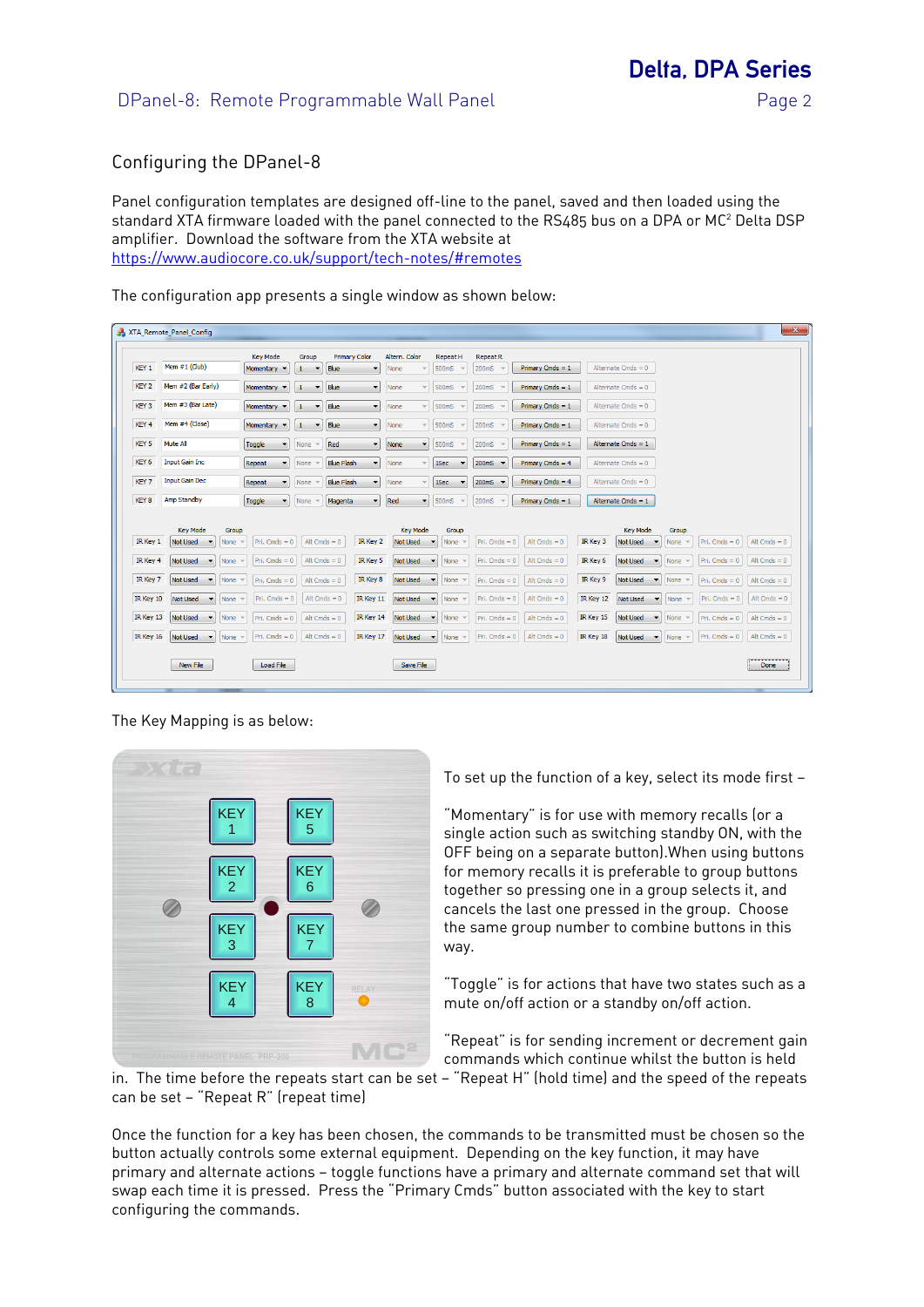To set up a memory recall function, choose "Recall Memory" from the command type and then select the device to control, including its ID. There are some "group" command addresses which can also be used with global IDs to address multiple units but remember that up to eight commands can be triggered from a single key press so use the global addresses with care!

| Recall Memory - Delta 80 - ID 1 - No 1                                                                                                             | <b>Delete</b> |                         |
|----------------------------------------------------------------------------------------------------------------------------------------------------|---------------|-------------------------|
|                                                                                                                                                    | Delete        | Relay Control None<br>▼ |
|                                                                                                                                                    | Delete        |                         |
|                                                                                                                                                    | <b>Delete</b> |                         |
|                                                                                                                                                    | Delete        |                         |
|                                                                                                                                                    | <b>Delete</b> |                         |
|                                                                                                                                                    | Delete        |                         |
|                                                                                                                                                    | Delete        |                         |
| Command Type<br>$\frac{\triangle}{\tau}$<br>Recall Memory 1<br>$ID = 1$<br>$\vert$<br>Delta 80<br>Recall Memory<br>$\cdot$<br>$\blacktriangledown$ |               |                         |
| Add Command                                                                                                                                        |               |                         |
| OK                                                                                                                                                 |               |                         |
|                                                                                                                                                    |               |                         |

Choose the memory number to recall and then press "Add Command" to include it in the list (as shown in yellow". For buttons set to a "Toggle" function, you will be able to set the primary function as the alternate function — for example this is the primary setting for a System Mute to an individual Delta 80 on ID1:

| System Mute - Delta 80 - ID 1 - - System Mute On.                                                                   | <b>Delete</b> |                         |
|---------------------------------------------------------------------------------------------------------------------|---------------|-------------------------|
|                                                                                                                     |               |                         |
|                                                                                                                     | Delete        | Relay Control None<br>▼ |
|                                                                                                                     | Delete        |                         |
|                                                                                                                     | Delete        |                         |
|                                                                                                                     | <b>Delete</b> |                         |
|                                                                                                                     | Delete        |                         |
|                                                                                                                     | Delete        |                         |
|                                                                                                                     | <b>Delete</b> |                         |
| Command Type<br>$\bullet$<br>System Mute On<br><b>System Mute</b><br>Delta 80<br>$ID = 1$<br>$\left  \cdot \right $ |               |                         |
| Add Command                                                                                                         |               |                         |
| OK                                                                                                                  |               |                         |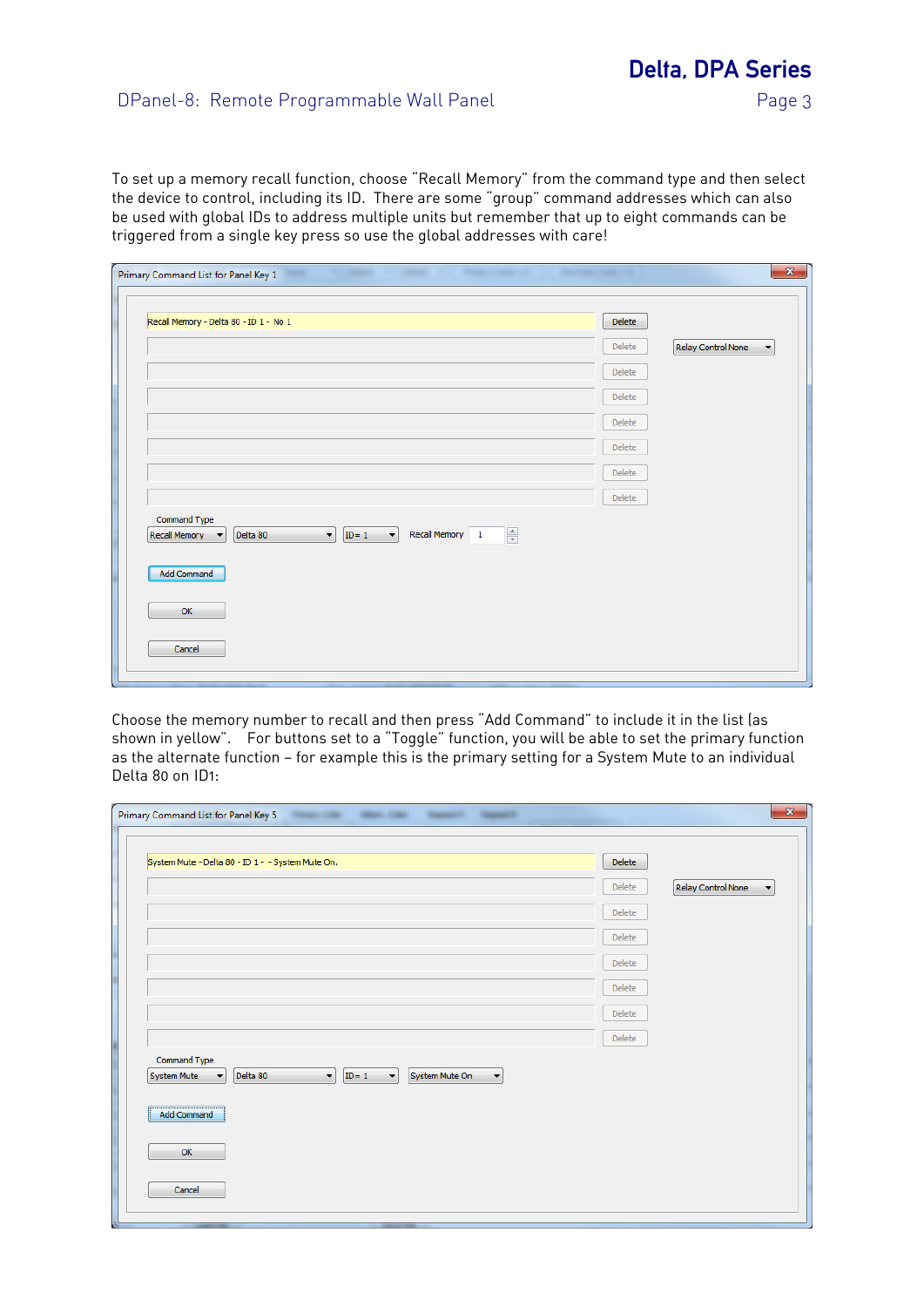## Delta, DPA Series

### DPanel-8: Remote Programmable Wall Panel Panel Page 4

To increment or decrement gains on multiple channels of an amplifier, several commands must be sent, one for each channel that is to be adjusted. For example, this command set is for incrementing all the inputs on a single amplifier:

| Inc/Dec Gain - Delta 80 - ID 1 - - Inp A - Inc +0.5dB: Max +6.0dB: Min -6.0dB | <b>Delete</b> |                         |
|-------------------------------------------------------------------------------|---------------|-------------------------|
| Inc/Dec Gain - Delta 80 - ID 1 - - Inp B - Inc +0.5dB: Max +6.0dB: Min -6.0dB | <b>Delete</b> | Relay Control None<br>▼ |
| Inc/Dec Gain - Delta 80 - ID 1 - - Inp C - Inc +0.5dB: Max +6.0dB: Min -6.0dB | <b>Delete</b> |                         |
| Inc/Dec Gain - Delta 80 - ID 1 - - Inp D - Inc +0.5dB: Max +6.0dB: Min -6.0dB | <b>Delete</b> |                         |
|                                                                               | <b>Delete</b> |                         |
|                                                                               | <b>Delete</b> |                         |
|                                                                               | <b>Delete</b> |                         |
|                                                                               | <b>Delete</b> |                         |
| Command Type<br>None                                                          |               |                         |
| Add Command                                                                   |               |                         |
| OK                                                                            |               |                         |
| Cancel                                                                        |               |                         |

The "Relay Control" can be applied as an additional function on any key, to set the state of the changeover relay fitted to the panel — the contacts are brought out onto a connector beside the main panel connections for power and data.

When the configuration is complete, save the file and close the app.

#### Labelling the DPanel-8 Buttons

The transparent tops of the buttons can be removed by gently prising them off or using a piece of double-sided tape to pull them off. The final page of this document has a template for the default labels and sets of blanks. The label size is 11mm square should you wish to make your own.

When printing this template out, make sure the page is set to "Print Actual Size" at A4, not "Fit to Page" or they will not be the correct dimensions.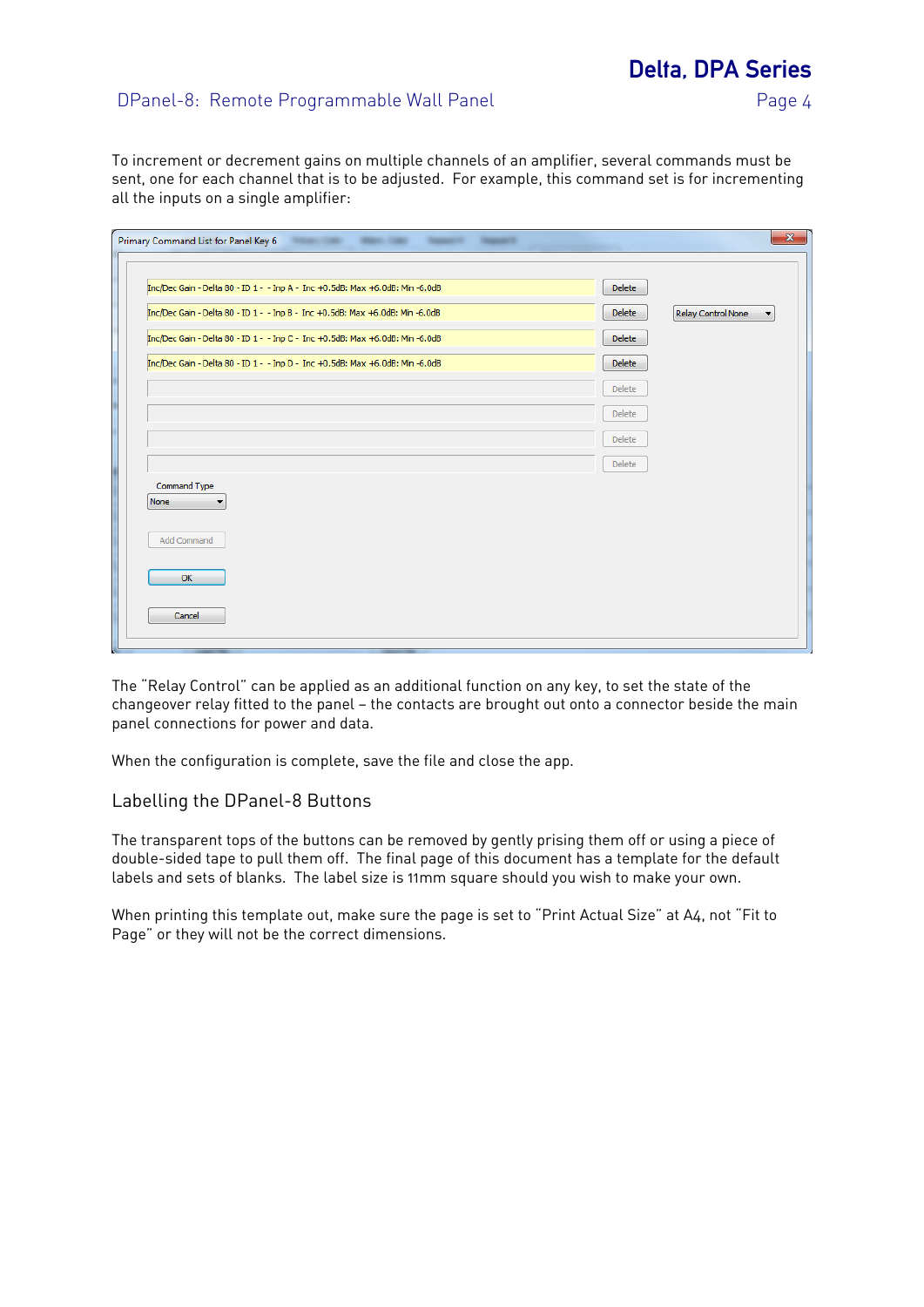Delta, DPA Series

Connecting the DPanel-8 and programming the panel.

Programming is performed "in situ" with the panel connected to an amplifier via the RS485 bus. Make sure the amplifier's interface mode is set to Ethernet or USB (as required for connection from PC to amplifier), and the RS485 mode is set to "Simple"mode, at 115200 speed. Please see the amplifier's manual for further details.

Connect the panel as shown below:



A four core cable is required to connect the two data wires to the RS485 bus (which can be relayed to other devices so the panel can address multiple units), and to the GPIO port to derive its power supply from pins 1 and 6. Alternatively, any 5V power supply will work if this is not convenient.

If your amplifier has an XLR for the RS485 connection, it should be wired Pin 2 — panel "A" Pin 3 — panel "B"

Switch the amplifier on and press buttons 1+2+3+4 on the wall panel at the same time — this will force it into programming mode — a light chase will indicate this mode.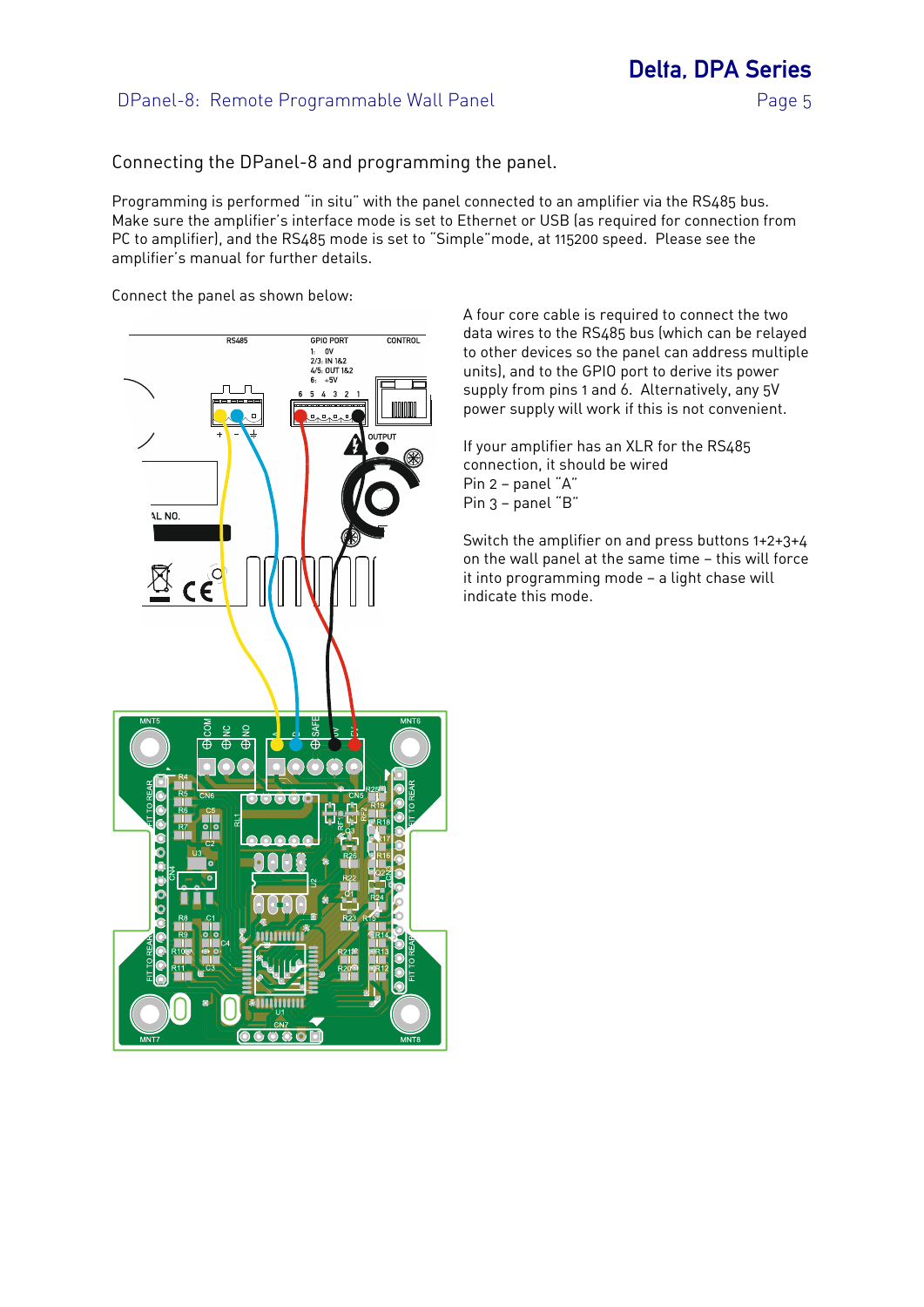Delta, DPA Series

Start the loader application and connect to the amplifier:

| XTA Loader V1.62<br>$\mathsf{L}^{\mathsf{a}}\delta$<br><b>AUDIO</b><br><b>SERIES</b> | Good Wall Panel File. Ready to Load. |
|--------------------------------------------------------------------------------------|--------------------------------------|
| Device                                                                               | File Info                            |
| Connected<br>XTA DPA 100                                                             | example waring.xtawpnl<br>$\cdots$   |
| V <sub>1.32</sub><br>ID:17                                                           | Wall Panel Program                   |
| Serial No: 5796<br>Build 66                                                          |                                      |
| $IP = 192 : 168 : 16 : 23$                                                           | Connect<br>Load<br>Quit              |

Press the "…" button and then choose a file type of "Wall Panel" instead of "Firmware/Preset" and choose the ".xtawpnl" file previously saved.

| <b>D</b> Open                                             |                                            |                     |                                                     |                              | $\mathbf{x}$ |  |
|-----------------------------------------------------------|--------------------------------------------|---------------------|-----------------------------------------------------|------------------------------|--------------|--|
| In Libraries > Documents > My Documents >                 |                                            |                     | $\boldsymbol{\ast}_{\boldsymbol{\mathcal{T}}}$<br>÷ | Search My Documents          | م            |  |
| New folder<br>Organize $\blacktriangledown$               |                                            |                     |                                                     | E<br>$\overline{\mathbf{v}}$ | $\mathbf Q$  |  |
| <b>X</b> Favorites<br><b>Company All</b>                  | <b>Documents library</b><br>My Documents   |                     |                                                     | Arrange by: Folder ▼         |              |  |
| Company R&D<br>Ξ<br><b>Service Folder</b>                 | My Macros                                  | Nero Recode         | My Recordings                                       | My Received Files            |              |  |
| Downloads                                                 |                                            |                     |                                                     |                              |              |  |
| <b>Recent Places</b>                                      |                                            |                     |                                                     |                              |              |  |
| <b>Draw Files</b>                                         |                                            |                     |                                                     |                              |              |  |
| <b>Photopaint Files</b>                                   |                                            |                     |                                                     |                              |              |  |
| Desktop                                                   | My Pando<br>Packages                       | <b>USBAgent</b>     | waring.xtawpnl                                      | waring<br>first.xtawpnl      |              |  |
| <b>C</b> OneDrive<br><b>Libraries</b><br><b>Documents</b> |                                            |                     |                                                     |                              |              |  |
| Music                                                     |                                            | $\overline{\bm{b}}$ |                                                     |                              |              |  |
| <b>Pictures</b>                                           | example                                    | Old Excel           |                                                     |                              | E            |  |
| <b>Videos</b><br>Ħ                                        | waring.xtawpnl<br>$\overline{\phantom{a}}$ | <b>Documents</b>    |                                                     |                              |              |  |
| File name: example waring.xtawpnl                         |                                            |                     | Wallpanel (*.xtawpnl)<br>▼                          |                              |              |  |
|                                                           |                                            |                     | Open                                                | Cancel                       |              |  |

Select Load on the main loader window to complete the process. The wall panel will drop out of programming mode approx. 30 seconds after the upload is complete. Reboot the amplifier (to reboot the panel) to complete the process.

Copyright XTA Electronics 2019 Rev 1.00